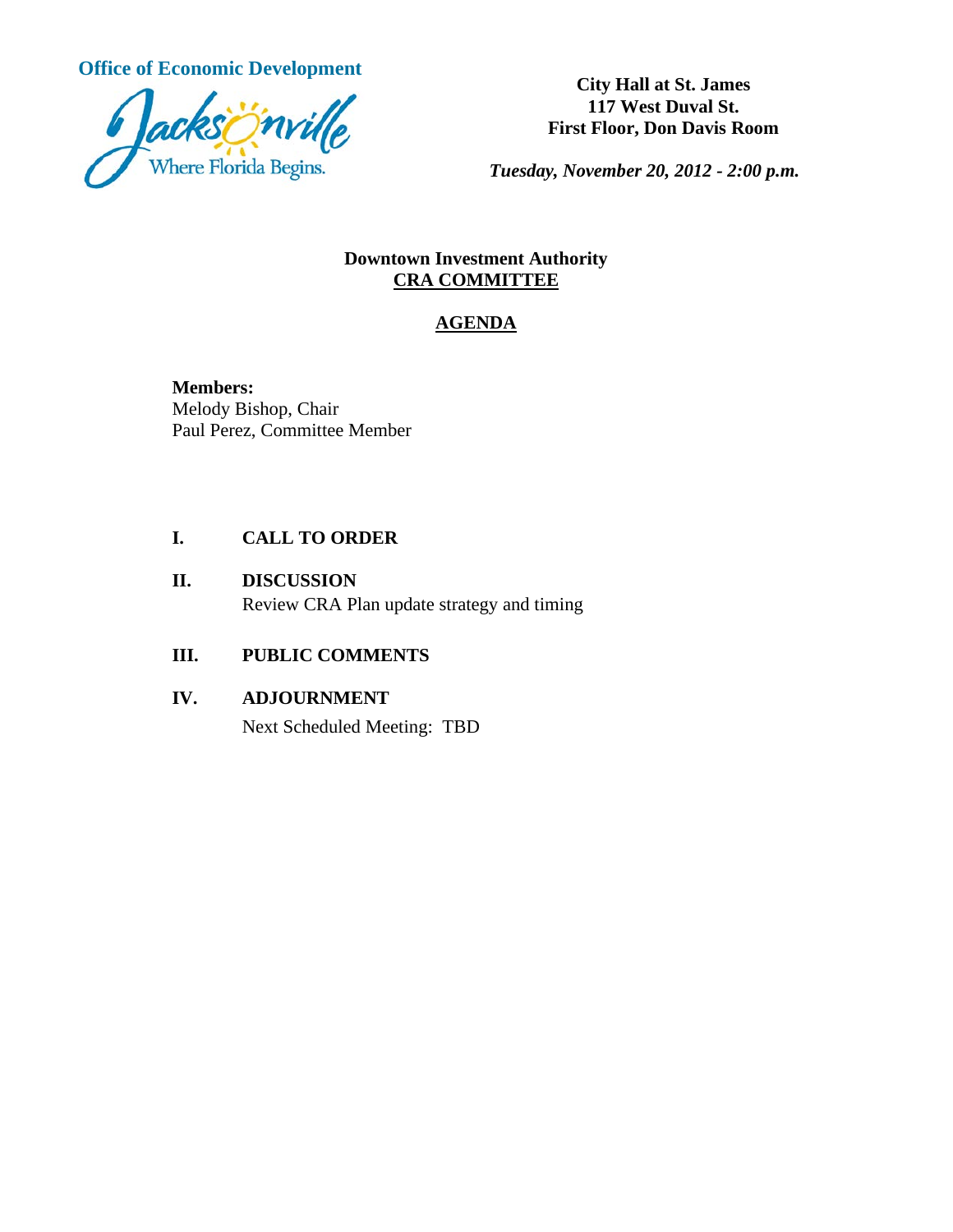**Office of Economic Development Downtown Investment Authority** 



**City Hall at St. James 1st Floor, Don Davis Room**

*Tuesday, November 20, 2012 – 2:00 p.m.*

## *CRA COMMITTEE MEETING MINUTES*

**Board Members Present:** DIA Chair D. Harris; CRA Committee Chair M. Bishop; T. Allegretti; and P. Perez

**Attendees:** Jason Gabriel with OGC; Paul Crawford, OED Acting Executive Director; Eric Lindstrom, OED; Michelle Stephens, Recording Secretary; and Council Member Lori Boyer, Council District 5

#### **CALL TO ORDER**

Committee Chair Melody Bishop called the CRA Committee meeting of the DIA to order at approximately 2:07 p.m.

Chair M. Bishop commented that the meeting was officially a "pre" subcommittee meeting because the intent of this meeting was for Board Member Perez and Board Member Bishop to outline a strategy that they might present to a subcommittee and to discuss who should be on that subcommittee(s).

Chair M. Bishop suggested all members of the DIA be present at the first meeting of the CRA Committee. She distributed a hand out (need for record) that outlined the following:

- Identify who might serve on the subcommittee(s)
- Identify the meeting outline for the first meeting
- The committee needs to develop a process that might include the following:
	- 1) Identify the existing plan and what if any, parts of the existing plan do not meet current state requirements
	- 2) Does the existing plan meet the opinions of the DIA
	- 3) What if any, recommended changes to the plan being modified have on other existing ordinances, codes, plans, etc.
	- 4) What other plans are out there, potentially solicit for plans. Clarifying not a call for projects but plans specifically
	- 5) Possibly create subcommittees of the subcommittee to assist with specific subject matters related to the development of the plan

Chair M. Bishop suggested a few workshops: 1) obtain a report on the status of the current plan; 2) review resources and needs, i.e. understand the mission outlined in the DIA enabling legislation; 3) begin to identify the goals and strategies and tasks further suggesting a matrix to capture ideas.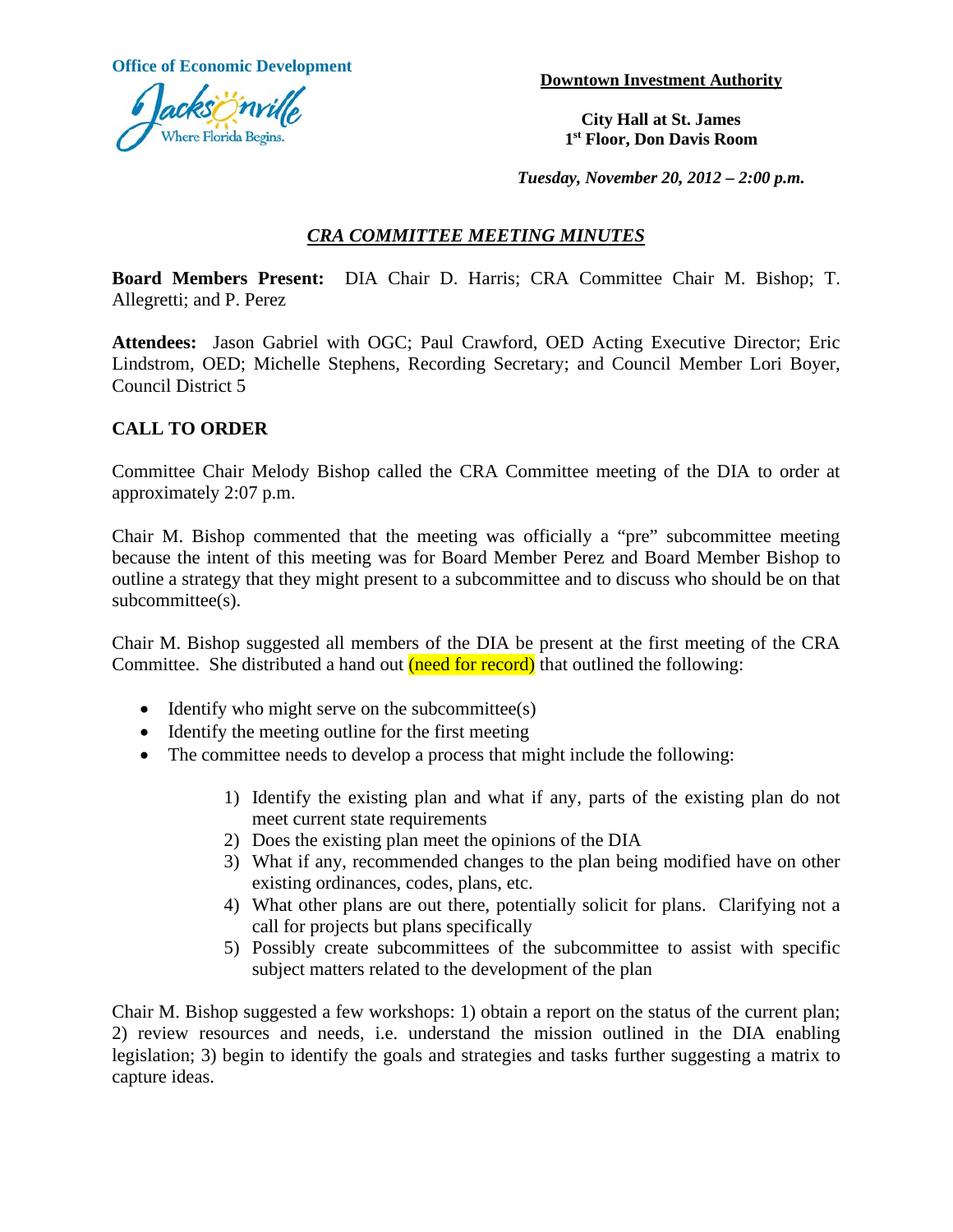DIA CRA Committee Meeting November 20, 2012 Page 2 of 3

She suggested that the next meeting would be to establish the mentioned workshops, what their deliverables will be during that time and as a result of that meeting, a defined schedule.

Board Member Perez agreed with the workshop concept for development of the plans.

Paul Crawford offered the following relative to the current plan and suggested a process for development of a new or revised plan:

- Current plan is outdated
- Vision has probably changed
- Plan does not have specific enough direction for the implementers of the plan to fund and prioritize projects
- Plan should be vetted in a context of cash flow looking out into the future recognizing that our projections identify that there will not be any money for implementation of the plan through the TIFF through 2017
- Update the plan in the context of the DIA's roles and responsibilities as designated by City Council. Currently, the DIA has a finite ability to go forward and do projects in downtown; the DIA is required to get all of those approvals approved by City Council; the DIA is allowed after they have an adopted plan to get projects done internally and they give you the ability to do that on your own without City Council approval. You have to have an adopted CRA Plan.
- Do you want to try and have an entire plan presented to City Council, or do you want to submit the plan in specific geographical areas to provide the DIA authority to move forward in those specific areas while considering the remainder?
- Community should be engaged

Mr. Gabriel referenced a few important points in the enabling legislation (ORD 2012-364-E).

Council Member Boyer commented that during City Council's debate of the legislation, the issue was that the Council was giving up decision making authority that was vested in them and in order for the Council to give up that authority they wanted clear direction from the DIA. The DIA would be very explicit in what they were doing in which case the Council would then grant the authority so long as they are following the plan approved by Council and the DIA is doing what they told Council they would do in that plan, and then they can proceed. But, if the DIA for example wants to do an out of the box project that was not in the plan, it's not that it cannot be done it just has to come before Council separately. The whole idea is that there would be some sort of priority list not necessarily by project, but a clear statement of what the DIA wants to do with the authority granted by the Council and how they want to implement it so that the Council in their delegation can make a decision they feel is a responsible decision in granting said authority to the DIA. She suggested inviting someone from the state's Office of Economic Development or the Florida Redevelopment Association to one of the workshops.

Mr. Gabriel distributed a copy of a memo on CRA's that was provided to the DIA at their October 30, 2012 meeting.